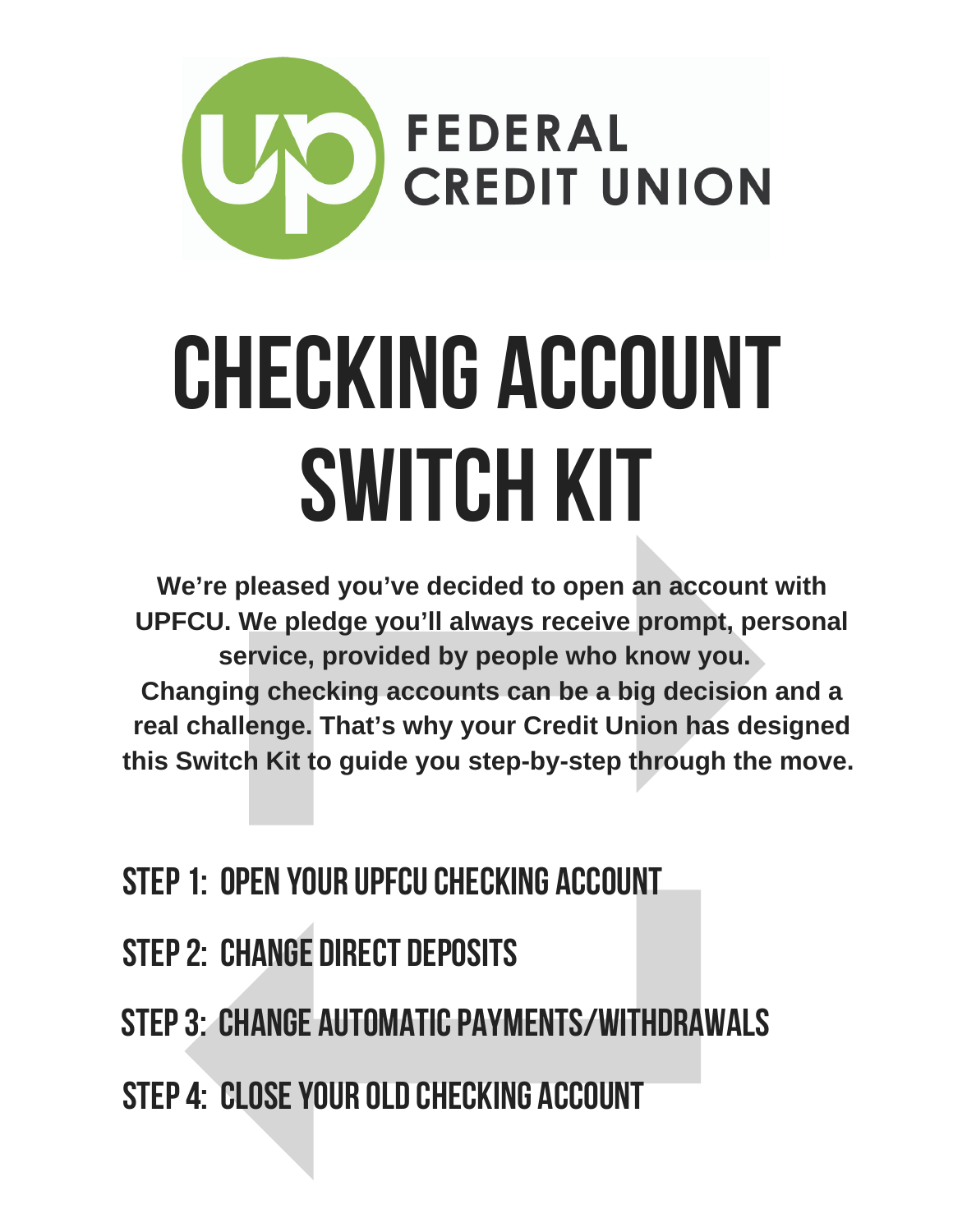

#### DIRECT DEPOSIT TRANSFER REQUEST FORM

Give this completed form to your employer/depositor for processing. If they require a voided check, please let your Member Service Representative know.

 $\mathcal{L}_\text{max}$  , and the contribution of the contribution of the contribution of the contribution of the contribution of the contribution of the contribution of the contribution of the contribution of the contribution of t

 $\mathcal{L}_\text{max}$  , and the contribution of the contribution of the contribution of the contribution of the contribution of the contribution of the contribution of the contribution of the contribution of the contribution of t

 $\mathcal{L}_\text{max}$  , and the contribution of the contribution of the contribution of the contribution of the contribution of the contribution of the contribution of the contribution of the contribution of the contribution of t

 $\mathcal{L}_\text{max}$  , and the contribution of the contribution of the contribution of the contribution of the contribution of the contribution of the contribution of the contribution of the contribution of the contribution of t

 $\mathcal{L}_\text{max}$  , and the contribution of the contribution of the contribution of the contribution of the contribution of the contribution of the contribution of the contribution of the contribution of the contribution of t

 $\mathcal{L}_\text{max}$  , and the contribution of the contribution of the contribution of the contribution of the contribution of the contribution of the contribution of the contribution of the contribution of the contribution of t

 $\mathcal{L}_\text{max}$  , and the contribution of the contribution of the contribution of the contribution of the contribution of the contribution of the contribution of the contribution of the contribution of the contribution of t

 $\mathcal{L}_\text{max}$  , and the contribution of the contribution of the contribution of the contribution of the contribution of the contribution of the contribution of the contribution of the contribution of the contribution of t

 $\mathcal{L}_\text{max}$  , and the contribution of the contribution of the contribution of the contribution of the contribution of the contribution of the contribution of the contribution of the contribution of the contribution of t

 $\mathcal{L}_\text{max}$  , and the contribution of the contribution of the contribution of the contribution of the contribution of the contribution of the contribution of the contribution of the contribution of the contribution of t

 $\mathcal{L}_\text{max}$  , and the contribution of the contribution of the contribution of the contribution of the contribution of the contribution of the contribution of the contribution of the contribution of the contribution of t

 $\mathcal{L}_\text{max}$  , and the contribution of the contribution of the contribution of the contribution of the contribution of the contribution of the contribution of the contribution of the contribution of the contribution of t

Your Employer / Depositor Name

Your Employer / Depositor Address

Your Employer / Depositor City, State, Zip

Your Employer / Depositor Telephone Number

**To Whom It May Concern: You are currently electronically depositing funds to the following account:**

Financial Institution

Routing Transit Number

Account Number

**Please stop depositing to the above account and begin depositing to the account listed below. New Account Information:**

| UP Arkansas Federal Credit Union |  |
|----------------------------------|--|
|----------------------------------|--|

Routing Transit Number: 282075730

Account #

Savings **Checking** 

Name (Please Print)

**Signature** 

**Address** 

City, State, Zip

Phone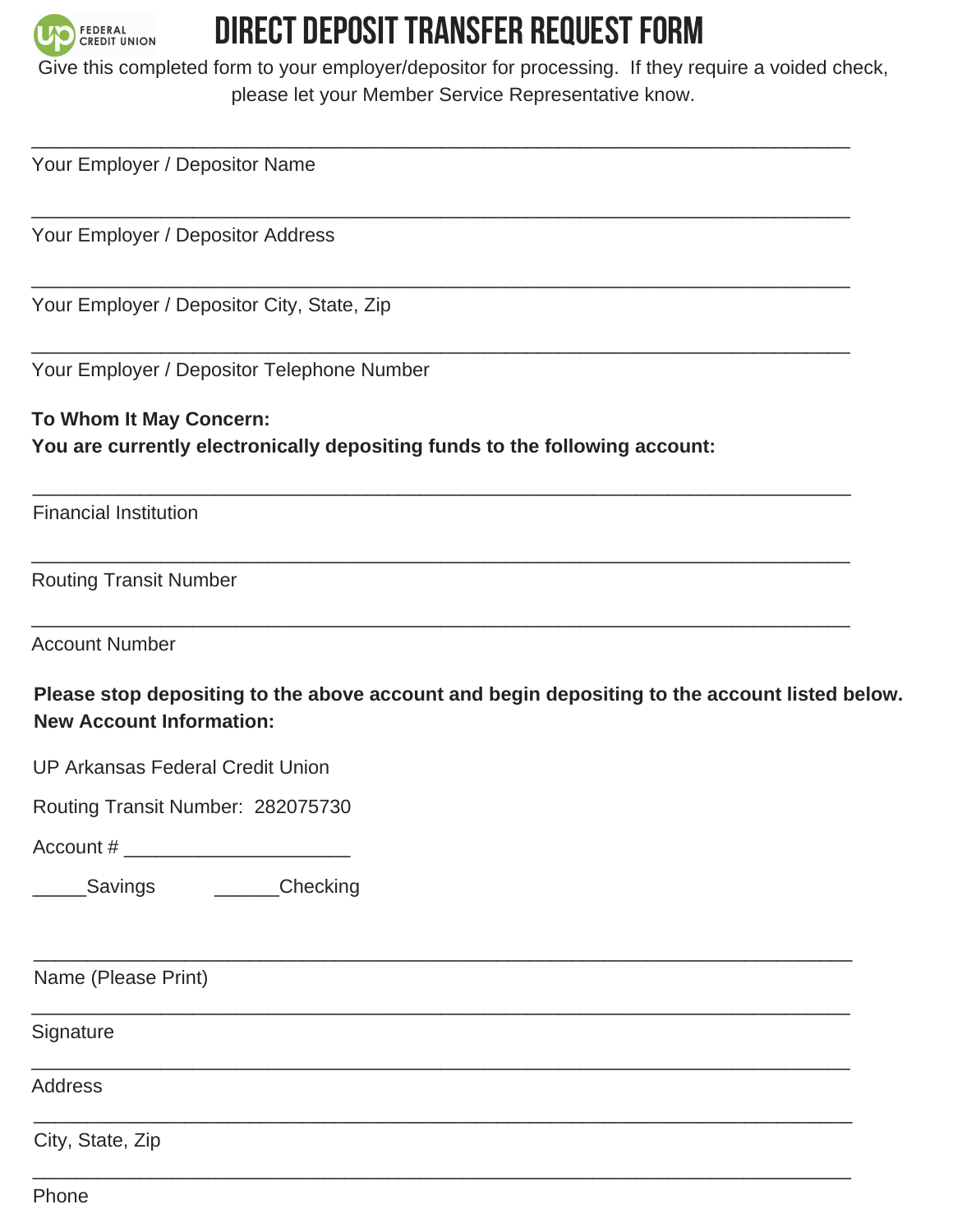

### AUTOMATIC PAYMENT REQUEST FORM

This form should be filled out and sent to the payee or merchant with whom you currently have automatic payments set up. Please see the checklist on the last page of this kit to make sure you have given this form to all payees. Confirm with the company that they will accept this form, you may have to change this information on their website.

| Payee or Merchant Name                                                                |                                                                                        |
|---------------------------------------------------------------------------------------|----------------------------------------------------------------------------------------|
| Payee or Merchant Address                                                             |                                                                                        |
| Payee or Merchant City, State, Zip                                                    |                                                                                        |
| To Whom It May Concern:<br>on the ______ of each month from the account listed below: | You are currently withdrawing \$_________ for payment of my _____________________      |
| <b>Financial Institution</b>                                                          |                                                                                        |
| <b>Routing Transit Number</b>                                                         |                                                                                        |
| <b>Account Number</b>                                                                 |                                                                                        |
| withdraw from the account listed below:                                               | Please stop withdrawing from the above account upon receiving this letter and begin to |
| UP Arkansas Federal Credit Union                                                      |                                                                                        |
| Routing Transit Number: 282075730                                                     |                                                                                        |
|                                                                                       |                                                                                        |
| Checking<br>Savings                                                                   |                                                                                        |
| Name (Please Print)                                                                   |                                                                                        |
| Signature                                                                             |                                                                                        |
| <b>Address</b>                                                                        |                                                                                        |
| City, State, Zip                                                                      |                                                                                        |
|                                                                                       |                                                                                        |

Phone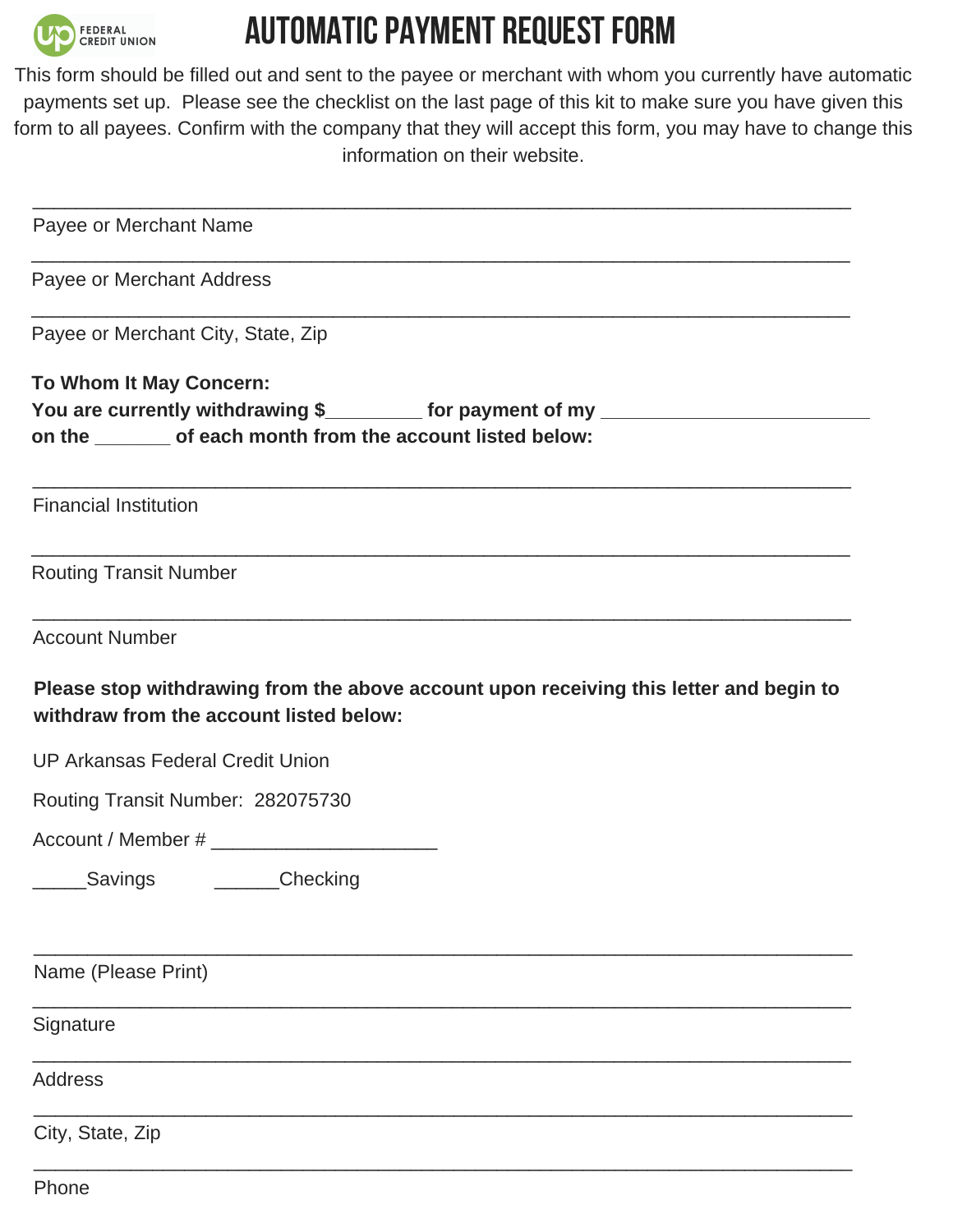

### **CLOSE ACCOUNT FORM**

Be sure to leave sufficient funds in your current account long enough for outstanding checks and automatic withdrawals or debits to clear. Once all transactions have been posted and you are ready to close the account, print and complete this form, and mail it to your current financial institution.

| <b>Bank Name</b>                              |     |
|-----------------------------------------------|-----|
| Address                                       |     |
| City, State, Zip                              |     |
| To Whom It May Concern:                       |     |
|                                               | and |
| forward the funds remaining in my account to: |     |
| <b>UP Arkansas Federal Credit Union</b>       |     |
| <b>PO Box 736</b>                             |     |
| <b>North Little Rock, AR 72115</b>            |     |
| Routing# 282075730                            |     |
|                                               |     |
| ______ Savings _______Checking                |     |
| Thank you for your assistance.                |     |
| Sincerely,                                    |     |
| Name (Please Print)                           |     |
| Signature                                     |     |
| <b>Address</b>                                |     |
| City, State, Zip                              |     |
|                                               |     |